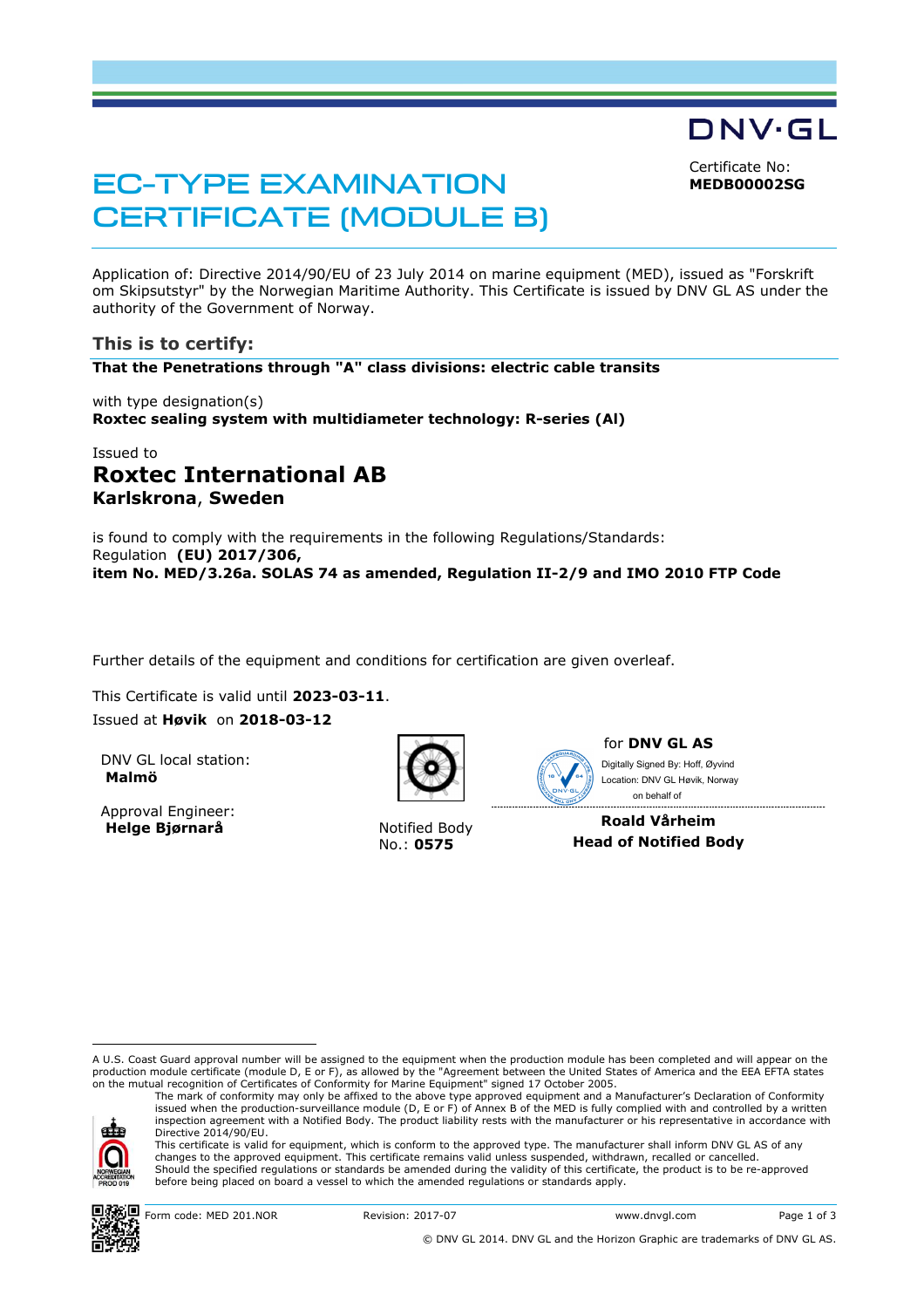#### **Product description**

"Roxtec sealing system with multidiameter technology: R-series (Al)" consisting of an aluminium sleeve, bolted, welded or attached through expansion (R X) to an aluminium section. Sleeve is fitted with a Roxtec R frame (standard or EMC) in sizes 70-200. The R-frame is filled with Roxtec (standard or EMC) halogen free RM modules.

### **Application/Limitation**

Approved for use as a single or multiple cable penetration system in class A-0, A-15, A-30 and A-60 aluminium bulkheads and decks for approved ships cables. Other applications are subject to case-bycase approval.

Bulkhead penetration is to be fully insulated, not between cables, on one side and partially insulated on the opposite side. For bulkheads, the fully insulated side is the one with majority of the sleeve.

Deck penetration is to be fully insulated, but not between cables, on the underside.

For fire class A-0, A-15 and A-30, the sleeve is to be insulated as for class A-60.

The insulation material used has to be approved according to the Marine Equipment Directive and bear the Mark of Conformity.

Each product is to be supplied with its manual for installation and use.

Please note Installation instruction for Roxtec R X attached through expansion: Aperture irregularities are acceptable within min and max diameters (Max  $\emptyset$  = Min  $\emptyset$  + 2 mm).

Penetrations through structural divisions should not impair the structural strength of the division. Special consideration should be given to bulkheads and decks with high stress locations (IMO MSC.1/Circ.1488).

### **Type Examination documentation**

Test report Nos.:

- 103070.33A (A-60 bulkhead) (R X) dated 15 November 2004 from SINTEF, Norway
- P403634 (A-60 deck) (R X) dated 30 December 2004 from SP, Borås, Sweden
- PG11898 (A-60 bulkhead) dated 17 April 2009 from DIFT, Denmark

#### Drawing Nos.:

- S1022005 Rev B dated 8 February 2018 from Roxtec International AB.

#### **Tests carried out**

Tested according to IMO FTP Code Part 3 (IMO Res. A.754(18)) and in compliance with IMO 2010 FTP Code Ch. 8.

#### **Marking of product**

The product or packing is to be marked with name and address of manufacturer, type designation, firetechnical rating, MED Mark of Conformity and USCG approval number (see page 1).